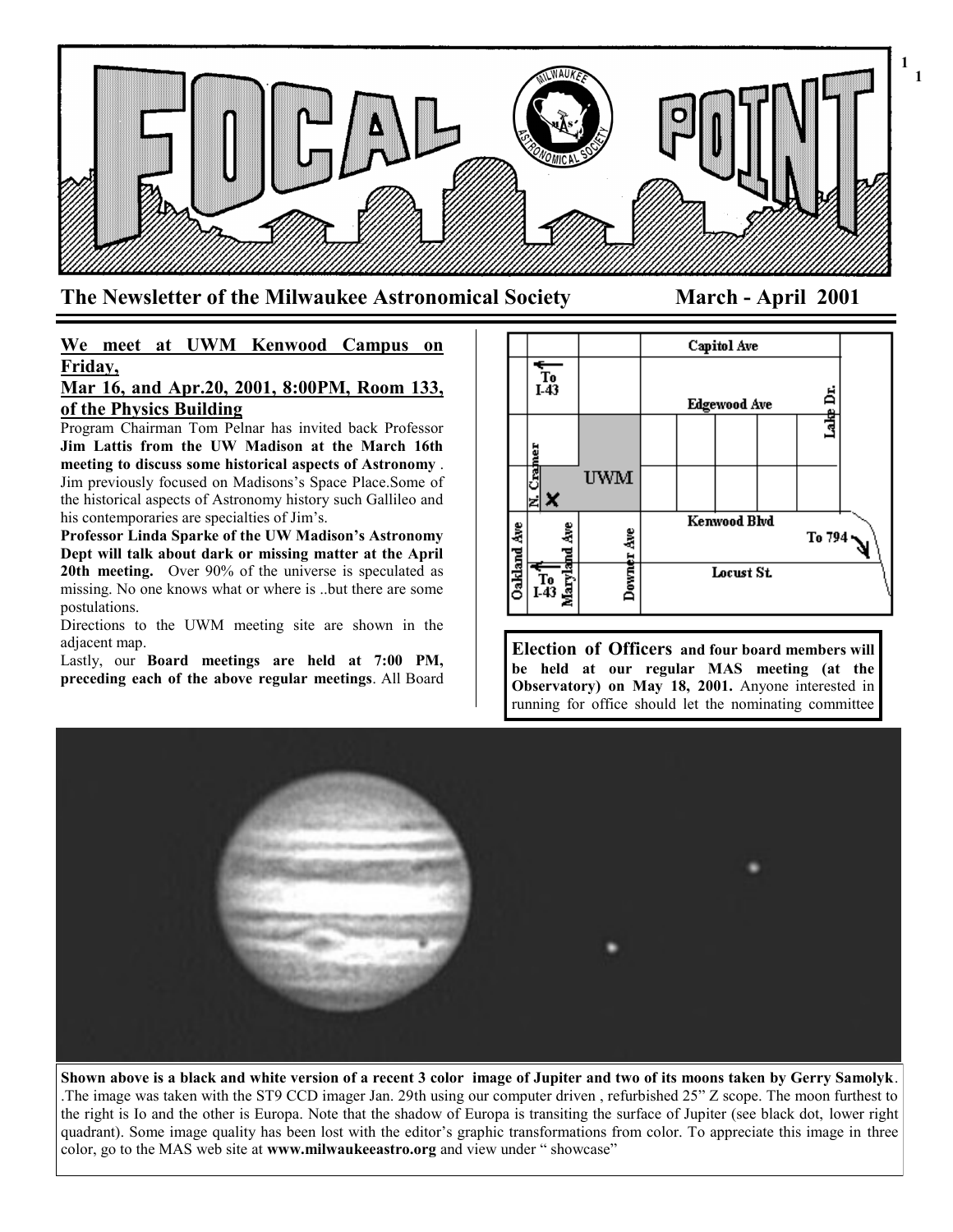## **Local Chandra Telescope Presentation**

 The Milwaukee Section of the American Society of Mechanical Engineers (ASME) is proud to offer a **technical presentation by Mr. Jon M. Kriegel on "The Chandra X-Ray Observatory" on Wednesday, April 11, 2001.**

Since this satellite telescope was launched in July, 1999 it has been used to study the X-ray properties of distant galaxies, neutron stars, black holes, quasars, and other high energy X-ray sources.

Mr. Kriegel was part of the design team at Eastman Kodak Company where the telescope was designed, fabricated, and assembled. This presentation will cover the technological advances made in creating perfect reflective surfaces, establishing strain-free mounts for 450 pound mirrors, and the assembly process of multi-story components in Class 100 clean room conditions.

The presentation will be held at the Tanner-Paull Banquet Hall, 6922 W. Orchard Street, West Allis, WI. Social to start at 6:30 with the presentation at 7:30. A nominal charge ( \$2 for students, \$5 general admission) will be made at the door to cover refreshments. Pre-registration is suggested to help plan seating and refreshments.

This presentation is part of the ASME's Distinguished Lecture Series. Please contact Ron Perez at 414.229.6543 or by e-mail at perez@uwm.edu for additional information. Additional information will also be available on-line at http://www.asme.org/sections/milwaukee.

 You may also contact me at the above e-mail address or at 262.549.2753 for information. *Robert Stachowicz Vice-Chairman ASME Milwaukee Section*

## **Wisconsin Observers Weekend, June 15-17**

Subject: Wisconsin Observers Weekend

From: Terry Becker <tlb@ybe.com>

WOW 2001 has been set for June 15-17 visit our web site for the latest information http://www.new-star.org/

Attendance will be limited to 80 in 2001 because we only have four group sites this year.

Attendance for WOW2000 was 92. Exceptional clear skies friday night. clouds saturday night. light rain sunday morning.

*Lee Keith recommends this event as very worthwhile. Early registration is recommended because of very limited campsites this year.*

## **MAS Messier Hunt on March 24**

We will have our **annual Messier hunt at the Observatory on Saturday night, Mar. 24.** This is a informal , learn to find Messier objects in the night sky and is a fun night for beginners, intermediates, et al . With the new C and D scope observatories plus 10 portascopes there should be facilities for all. If you can't find it, someone should be able to help. **If its cloudy this night ,we'll try again on March 31.**

## **Bits and Pieces**

The following items of import were discussed and or acted upon at the February 16th MAS Board meeting.

\* Treasurer Dan Yanko the club currently has operating fund of \$14,680 in two accounts .This is exclusive of the Endowment funds.

\*A second Santa Barbara (SBIG) ST-9 is on order for the remotely operated (from Z scope lower level) 10" Meade LX -200, programmable "go to" scope. CCD delivery is expected later this month. The LX-200 will be acquired later this year.

\* \$900 was approved to purchase a second RGB filter for the new ST-9. Both the new CCD, filter and LX-200 will be dedicated assets to the remotely operated site.

\* The new 800 mhz computer with a CD writer is now installed in Z dome. The CD will be used as a master file for all on site imaging.

\* Paul Borchardt fabricated a three hole cover for the input end of B-Scope to allow for more precise focusing with the CCD.

\* A new 6" Meade dobsonian was donated to the club. It was decided to make this a loaner scope. It will kept in D roll off roof observatory when not on loan. Member must first contact Paul Borchardt before removing this scope from our site.

\*A committee will be formed to review eyepiece needs for all the club's fixed telescopes to optimize the visual observing capabilities. A recommendation to purchase additional eyepieces will be made to the Board.

\*A 50mm Finder has been added to the 18" Obsession scope (F4.5) as an alternate to the Telrad finder.

\*The annual MAS Campout at Greenbush in the Kettle Moraine State park-north, will be held on the weekend of Sept. 21, 22.

\* A tentative list for six 2001 MAS Open House dates was submitted but needs further review.

### **Welcome New Members**

MAS welcomes the following new members. **Denise Volzka,** Milwaukee

**Robert Steinhofer and Family,** Milwaukee Please feel free to join our meeting and activities

*Carlos Garces, New Member chairman*

## **Thank You Margaret!**

**Margaret Warner** has resigned her position of MAS secretary for personal reasons. We are truly sorry to lose Margaret's services but sincerely thank her for her dedicated efforts over the last several years.

*MAS Board of Directors*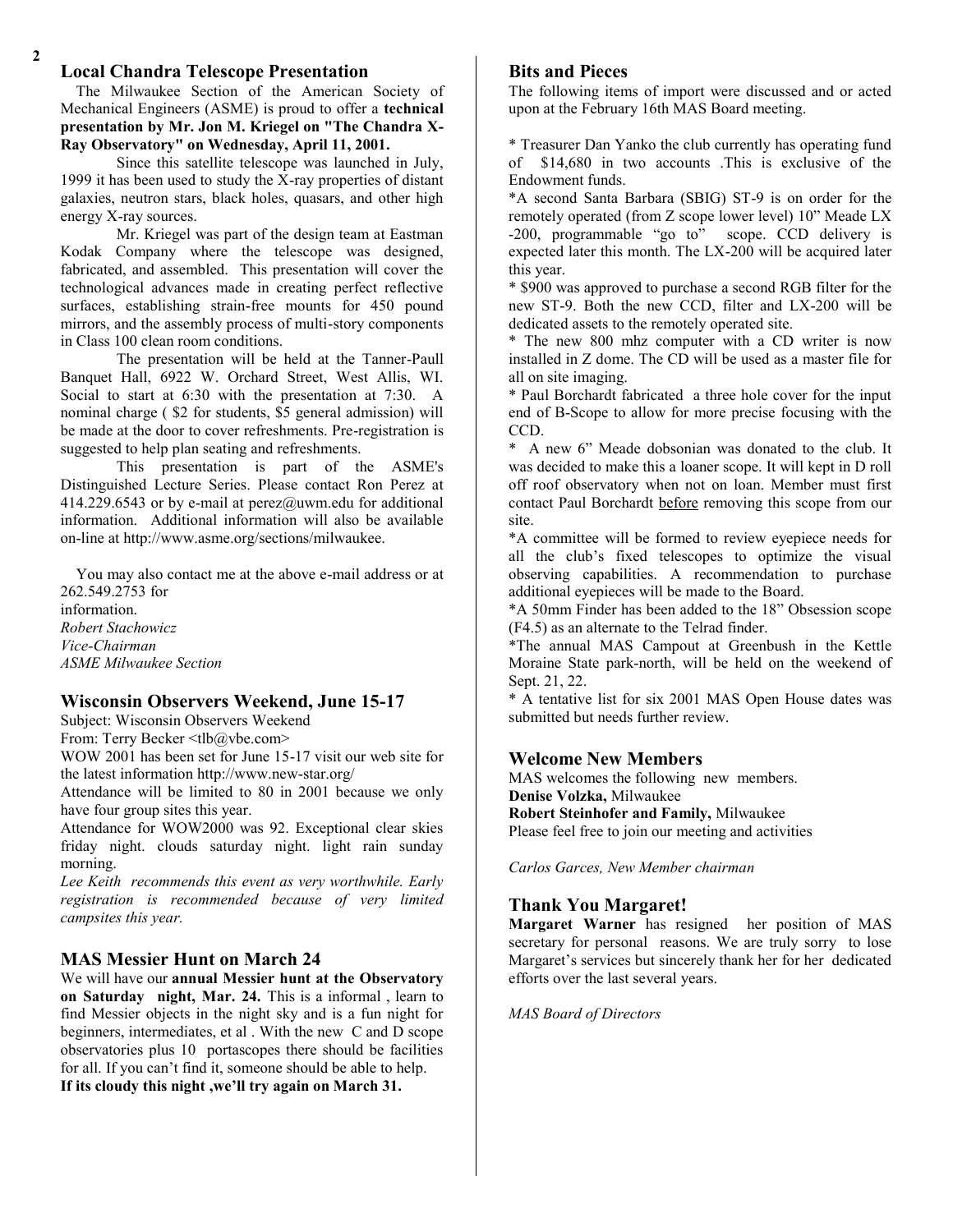

**MAS Observing Project** *Getting started in observing variable stars*

We started a project to observe the star, Z UMa last year. The purpose is to introduce members to variable stars. The target is easy to find, located in the bowl of the big dipper and bright enough to see in binoculars or a small telescope. It is a semi-regular pulsating variable so the cycles do not always duplicate each other. The graph aboveshows the results (8 observers) with the latest observation in mid-February 2001

In the past year, four members made their first visual estimate of a variable star (Al White, Sue Timlin, Scott Jamieson, and Henry Gerner). As you can see from the graph their observations fit well with the more experienced observers.

Give it a try! Finder charts with magnitudes for comparison stars can be found on our web site at www.milwaukeeastro.org or contact Samolyk. You can report you observations to Samolyk using the email link on the web site. Make sure you include your name, the date and time (indicate it it's UT, CST, or CDT).

An observing hint, when the star is near it's minimum use a small scope at low power. You will need at least a degree field to fit the comparison stars (the dimmer comp stars are within a degree of Z Uma) in with the variable. As the star gets brighter it will be easier to use binoculars (or a finder the 50mm finders on the portascopes works real good). Also, the brighter comp stars are farther away. Typically, 50 mm

*Continued in adjacent column*

#### *Observing Project continued*

binoculars offer over 3 degrees FOV which allows you to encompass Z Uma and the brighter comp stars. It only takes a few minutes to make an observation. *Gerry Samolyk, MAS Observatory Director*

#### *Eds Note:*

*As the season progresses, the "cup" of Ursa Major swings more south in the evening hours, and hence for the MAS site, it moves away from the the city lit north sky glow for better observing of Z Uma.*

*If you give it a try and feel uncertain about estimating brightness against comp stars, Gerry would be more than willing to have you drop by the observatory in the evening, by mutual arrangement, for a short period of coaching.*

*A copy of the AAVSO chart for Z Uma, showing the variable location in Ursa Major along with magnitudes of comparison stars, can be obtained from the Editor.*

#### **Starry Nite 2001**

Call for volunteers. We're planning to hold Starry Night 2001 in Westfield April 27 and 28. We need people to bring their scopes and give sky tours, and others to give slide shows and lectures. If you're interested, contact us at any of the numbers given below.

Joan and Tom Pelnar 3445 S. Vista Granada Drive New Berlin, WI. 53151 rumples5@hotmail.com fax: 262-782-8116 phone: 262-782-6226